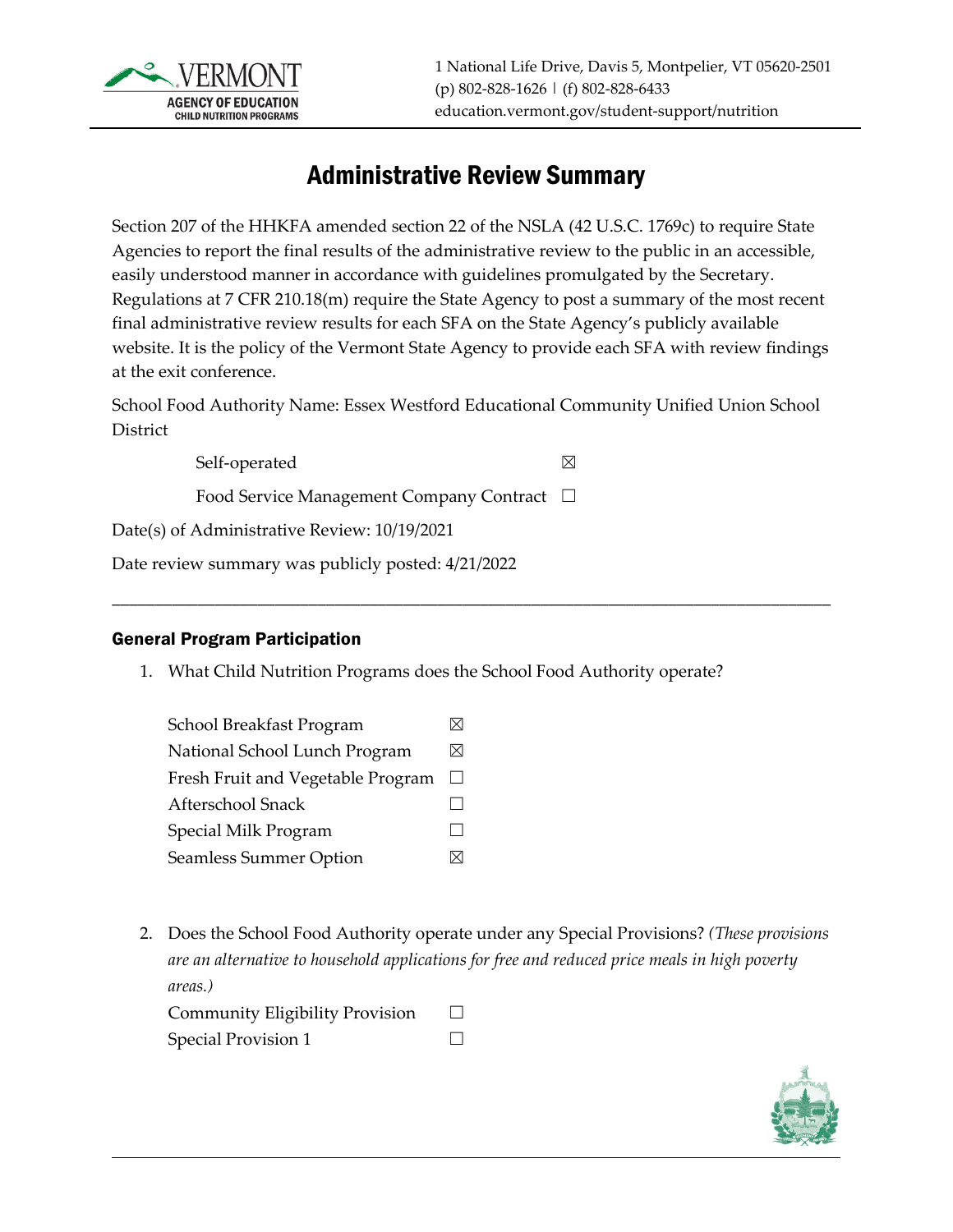| Special Provision 2 |             |
|---------------------|-------------|
| Special Provision 3 |             |
| N/A                 | $\boxtimes$ |

### Review Findings

3. Commendations:

From the presentation and quality of breakfast and lunch, I thought I was in a business dining cafeteria, not a school cafeteria. The food service staff works hard to provide students with delicious, healthy meals at school. The cafeteria has a pleasant atmosphere; it was clean, bright, and had nice pictures on the walls. Scott Fay was a pleasure to work with.

4. Were any findings identified during the review of this SFA?  $\boxtimes$  YES  $\Box$  NO *If yes, indicate the areas and what issues were identified in the findings review below.*

### REVIEW FINDINGS

- **A. Meal Access and Reimbursement**
	- **1. Certification and Benefit Issuance –** Validation of the SFA certification of students' eligibility for free or reduced-price meals **YES** ☐**NO**☒ **Finding Detail:**
	- **2. Verification –** Validation of the process used by the SFA to confirm selected students' eligibility for free and reduced-price meals **YES** ☐**NO**☒ **Finding Detail:**
	- **3. Meal Counting and Claiming**  Validation of the SFA meal counting and claiming system that accurately counts, records, consolidates, and reports the number of reimbursable meals claimed by category

# **YES** ☒**NO**☐

# **Finding Detail:**

• Meals were over claimed for the month of October

# **B. Meal Pattern and Nutritional Quality**

**1. Meal Components and Quantities –** Validation that meals claimed for reimbursement contain the required meal components / food components and quantities

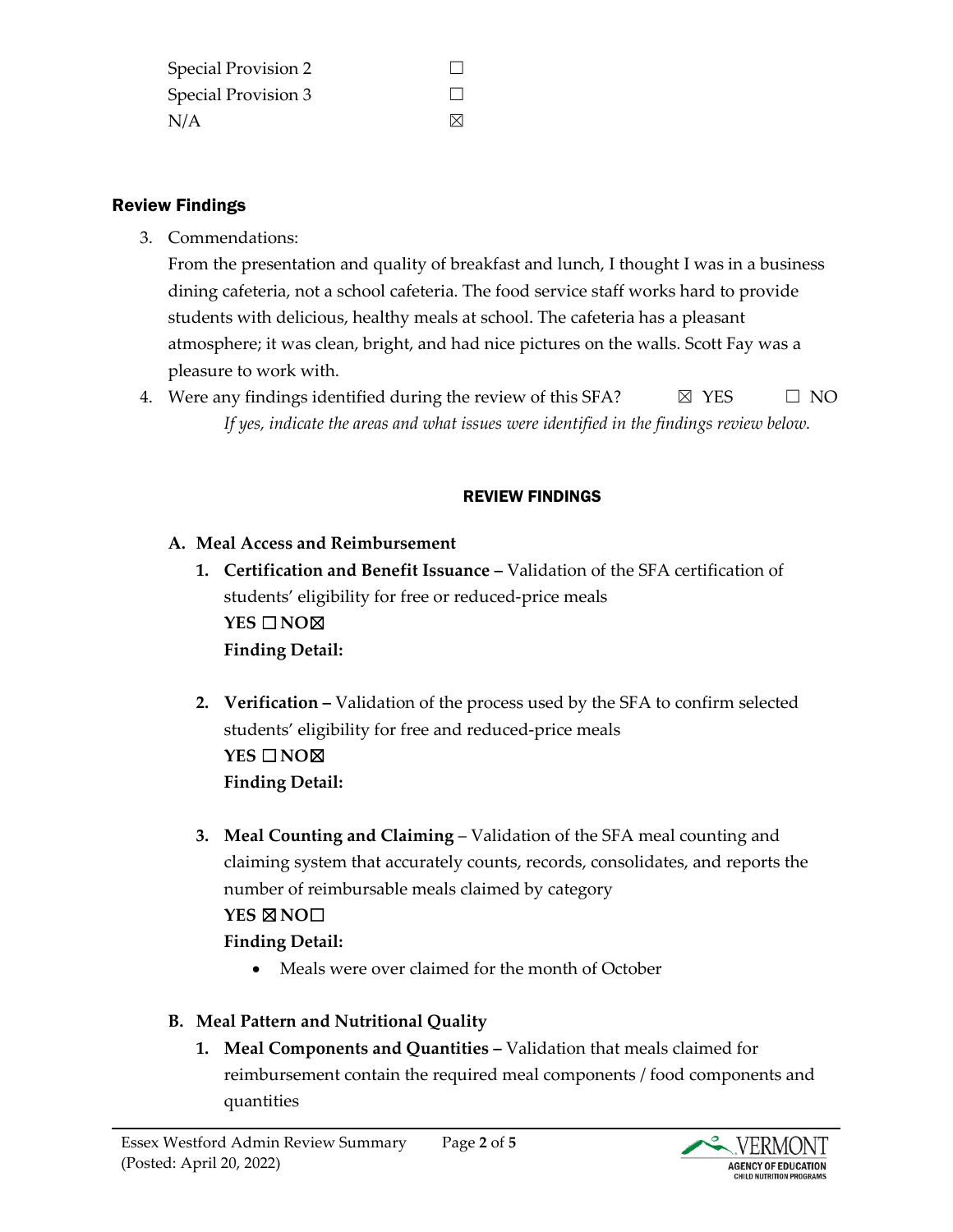#### **YES** ☒**NO**☐

### **Finding Detail:**

- Recipes and production records need to be updated with the correct crediting information from child nutrition labels and product formulation statement.
- **2. Offer versus Serve (OVS)** Validation of SFA compliance with provision that allows students to decline some of the food components offered **YES** ☐**NO**☒ **Finding Detail:**
- **3. Dietary Specifications and Nutrient Analysis –** Validation that meals offered to children through the school meal programs are consistent with federal standards **YES** ☐**NO**☒ **Finding Detail:**
- **C. General Program Compliance**
	- **1. Civil Rights** Validation of SFA compliance with civil rights requirements as applicable to the Child Nutrition Programs **YES** ☒**NO**☐ **Finding Detail:**
		- **The incorrect USDA full and shortened statement is being used on the website.**
	- **2. SFA On-site Monitoring**  Validation that each SFA with more than one school operating the NSLP performs required onsite reviews as specified by regulations **YES** ☐ **NO**☒ **Finding Detail:**
	- **3. Local School Wellness Policy and School Meal Environment–** Documentation of compliance with the established Local School Wellness Policy **YES** ☒**NO**☐ **Finding Detail:**
		- **The Wellness policy was reviewed and was not fully compliant**
	- **4. Smart Snacks in School –** Validation of the SFA compliance with regulations for all food and beverages to students outside of the reimbursable meal **YES** ☐**NO**☒ **Finding Detail:**

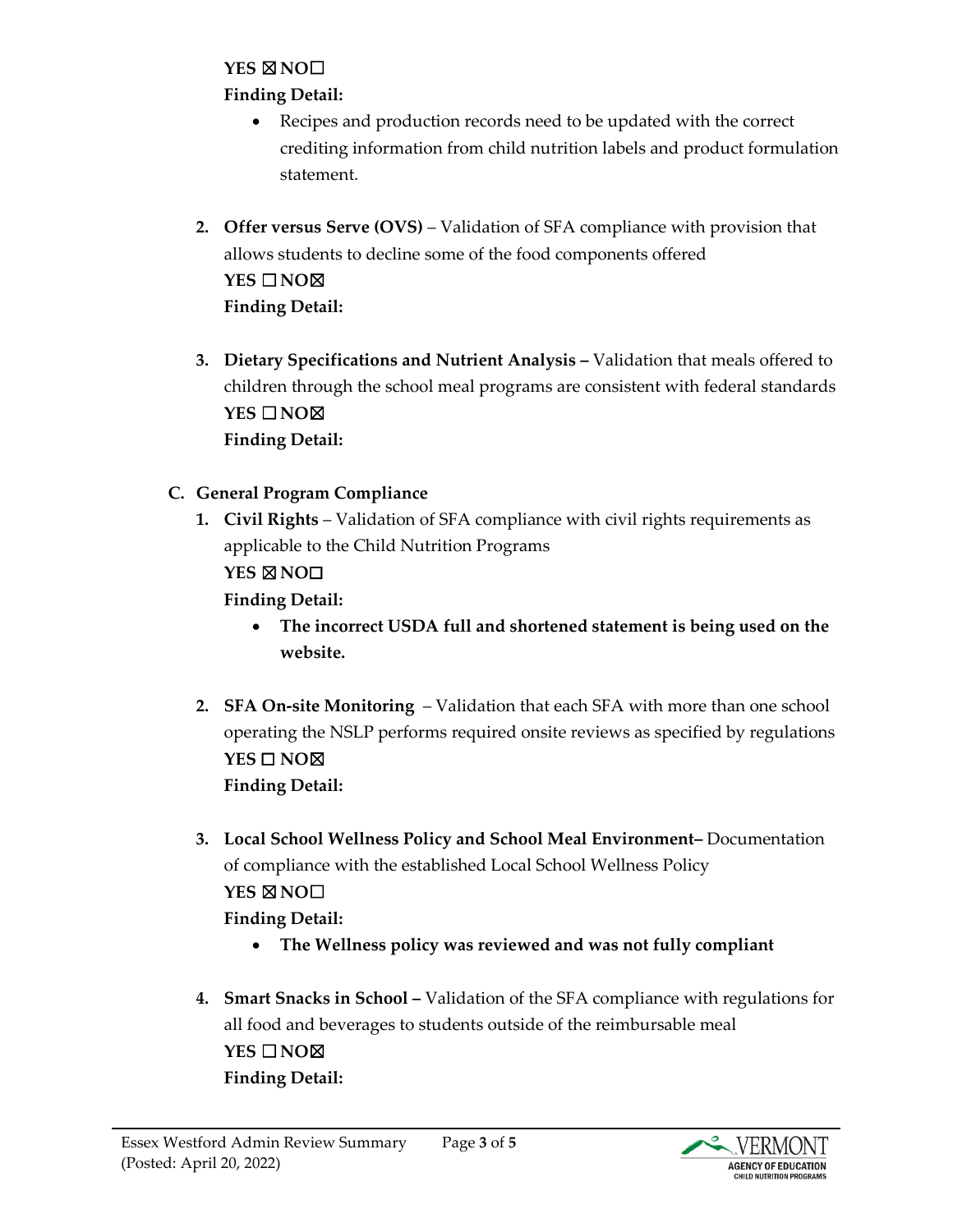- **5. Professional Standards** Validation of the SFA compliance with required hiring standards and annual training requirements **YES** ☐**NO**☒ **Finding Detail:**
- **6. Water** Documentation that children have access to water during the lunch and breakfast meal services **YES** ☐**NO**☒ **Finding Detail:**
- **7. Food Safety and Storage –** Validation that schools meet food safety and storage requirements **YES** ☐**NO**☒ **Finding Detail:**
- **8. Buy American –** Documentation that schools comply with Buy American provision and policy specified by regulation **YES** ☒**NO**☐ **Finding Detail:** 
	- No documentation for these exceptions is currently being maintained at either of the reviewed schools.
- **9. Reporting and Recordkeeping –** Evidence that reports are submitted and maintained with other program records as required **YES** ☐**NO**☒ **Finding Detail:**
- **10. School Breakfast Program and Summer Food Service Program Outreach**  Validation that SFA informs families of the availability of breakfasts offered under the School Breakfast Program and meals offered through the Sumer Food Service Program **YES** ☐**NO**☒ **Finding Detail:**
- **D. Other Federal Program Reviews**
	- **1. The NSLP Afterschool Snack Service** Documentation that nutritionallybalanced snacks are served, appropriate educational or enrichment activities are provided and counting and claiming is accurate. **YES** ☐**NO**☒ **N/A**☐